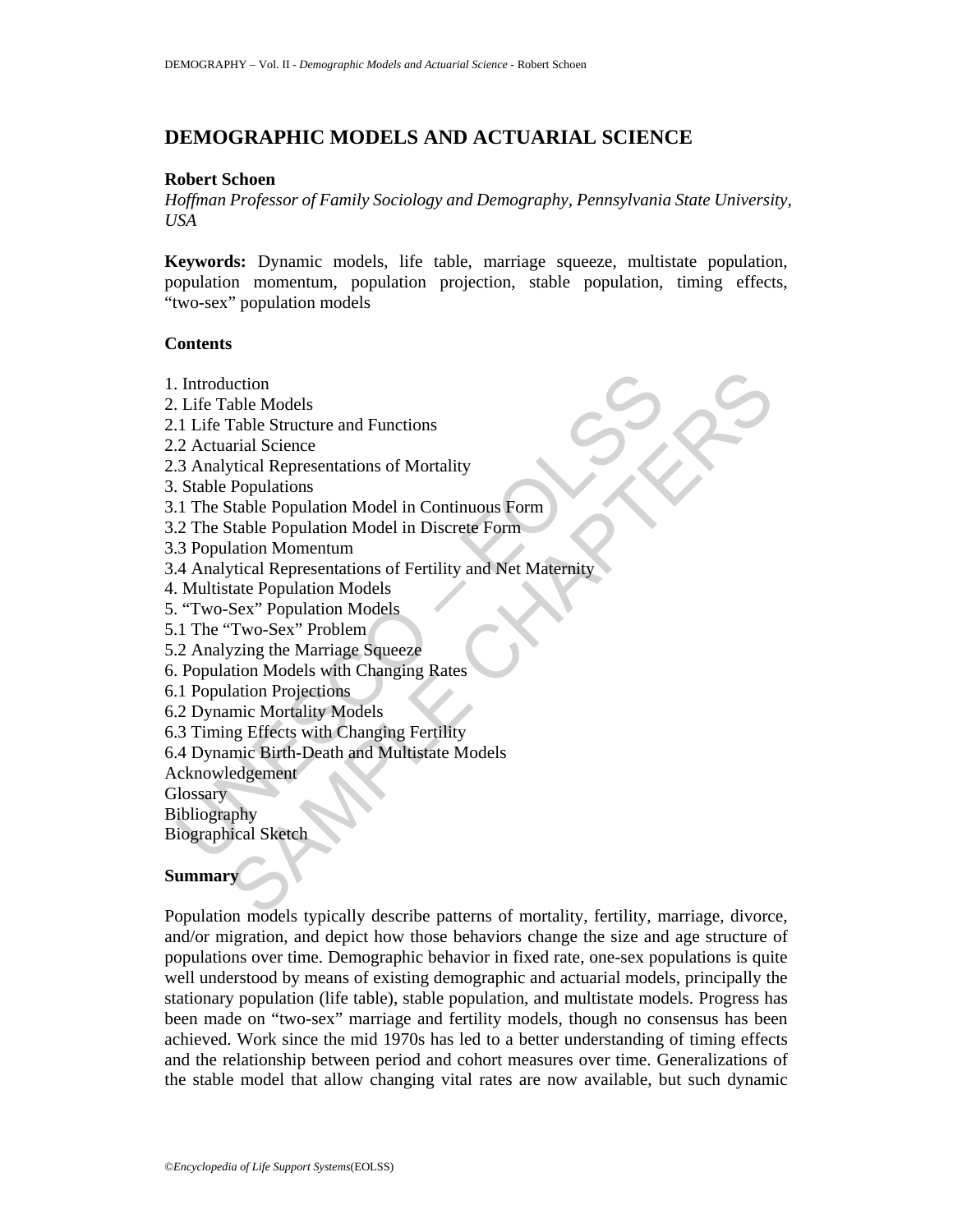modeling remains in a relatively early stage.

## **1. Introduction**

Mathematical models of population date back at least to 1662, when John Graunt used parish records of birth and death to describe the demography of London, England and present the first example of a life table. Fundamentally, population models are elaborations of the basic differential equation

 $P' = mP$  (1)

where  $P$  represents the number in the population of interest;  $P'$  is the time derivative of *P*, i.e., how the size of the population changes over time; and *m* is a force of transition, or an instantaneous rate (or probability) of change with respect to the demographic behavior of interest.

The most common demographic behaviors are birth, death, marriage, divorce, and migration, though models have frequently been applied to many other topics, including educational enrollment, labor force status, and disability status.

Population models have the great advantage of being logically closed, that is population size and composition (or stock) at one time can be found from the population stock at an earlier time and the demographic events (or flows) that occurred between those time points. The classic expression of that closure is the so-called Vital Statistics Balancing Equation which, ignoring age and sex, can be written

 $P(t+1) = P(t) + B(t) - D(t) + I(t) - O(t)$  (2)

P, i.e., how the size of the population changes over time; and m is a for an instantaneous rate (or probability) of change with respect to chavior of interest.<br>
he most common demographic behaviors are birth, death, marri Now the size of the population changes over time; and m is a force of transition<br>stantaneous rate (or probability) of change with respect to the demographic<br>of interest.<br>St common demographic behaviors are birth, death, m where  $P(t)$  is the size of the population of interest at the beginning of year *t*,  $B(t)$  is the number of births during year  $t$ ,  $D(t)$  is the number of deaths during year  $t$ ,  $I(t)$  is the number of in-migrants during year  $t$ , and  $O(t)$  is the number of out-migrants during year *t* . Fertility, mortality, and migration constitute the core demographic processes.

Most demographic models employ two significant simplifications. The first is that the models are deterministic, i.e., that they ignore chance fluctuations and focus on expected values of population behavior. For example, the same rates of death always have the same impact on survivorship, with no chance (or stochastic) variability. The second simplification is that within the categories specified, population heterogeneity is ignored. Thus in a model that only recognizes age and sex, all persons of the same age and sex are at equal risk of experiencing an event (i.e., of "transferring").

Population models are rooted in Markov processes, and embody the Markovian assumption that a person's risk of transfer depends only on current characteristics, with past experiences having no effect. While those assumptions are generally counterfactual, their practical importance varies greatly.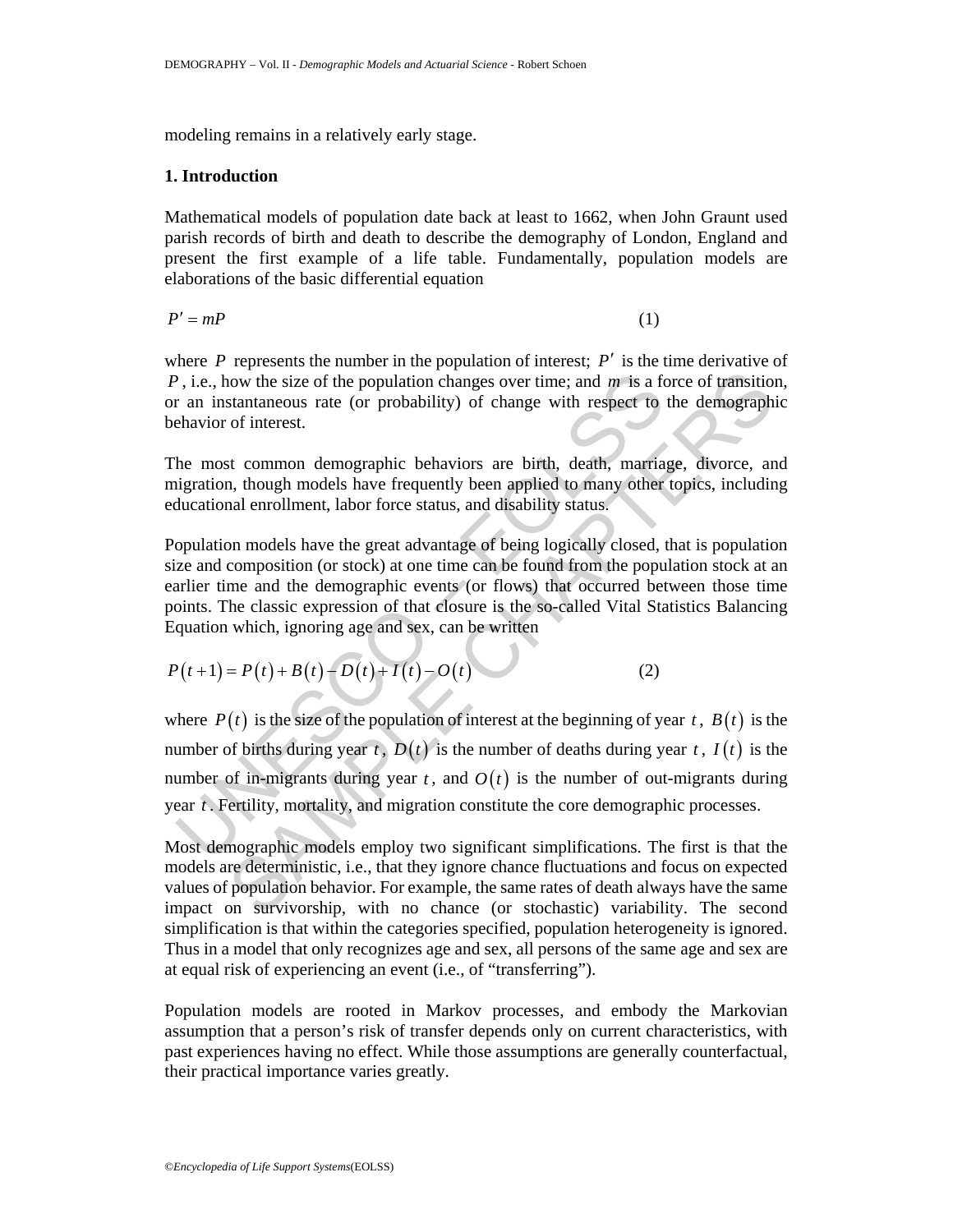#### **2. Life Table Models**

#### **2.1 Life Table Structure and Functions**

The basic life table model follows a birth cohort to the death of its last member. More formally, there is only one living state, and the only recognized transfers are exits (decrements) from that state. At any exact age  $x$ , basic differential Eq. (1) can be written in the form

$$
m(x) = -P'(x)/P(x) \tag{3}
$$

nich defines  $m(x)$ , the force of mortality (or decrement) at exact age *i*<br>erivative of the natural logarithm of the change in the number of persor<br>ince the size of the life table cohort decreases monotonically, it is cu<br> tines  $m(x)$ , the force of mortality (or decrement) at exact age x, to be minus the of the natural logarithm of the change in the number of persons at exact age s is exise of the life table cohort decreases monotonically, which defines  $m(x)$ , the force of mortality (or decrement) at exact age x, to be minus the derivative of the natural logarithm of the change in the number of persons at exact age *x* . Since the size of the life table cohort decreases monotonically, it is customary to use a minus sign so that the force [often written as  $\mu(x)$ ] is positive. Let the initial size of the life table cohort, referred to as its radix, be designated by  $l(0)$ .

Then Eq. (3) can be integrated to show that  $l(x)$ , the number of survivors to exact age x, is given by

$$
l(x) = l(0) \exp\left[-\int_0^x m(y) dy\right]
$$
 (4)

Equation (4) is the basic solution for a life table, as it transforms rates of decrement m into probabilities of survival  $l(x)/l(0)$ . As a practical matter, Eq. (4) can be implemented by choosing a simple functional form for  $m(x)$ . For single year age intervals, assuming that  $m(x)$  is constant within intervals is generally acceptable.

An alternative approach, which has been termed the "General Algorithm" for life table construction, sets forth three sets of equations. The first set, the flow equations, describe the permissible flows into and out of states. In the basic life table, there is one flow equation which can be written

$$
l(x+n) = l(x) - d(x,n)
$$
\n(5)

where  $d(x, n)$  is the number of deaths (or decrements) between exact ages x and  $x + n$ . Equation (5) simply states that the number of survivors to exact age  $x + n$  is the number of survivors to age *x* less the number who exit the table between exact ages *x* and  $x + n$ .

The second set of equations is that of the orientation equations, which relate the observed rates of transfer to the model rates. It is generally convenient and desirable to equate those sets of rates, hence the basic orientation equation is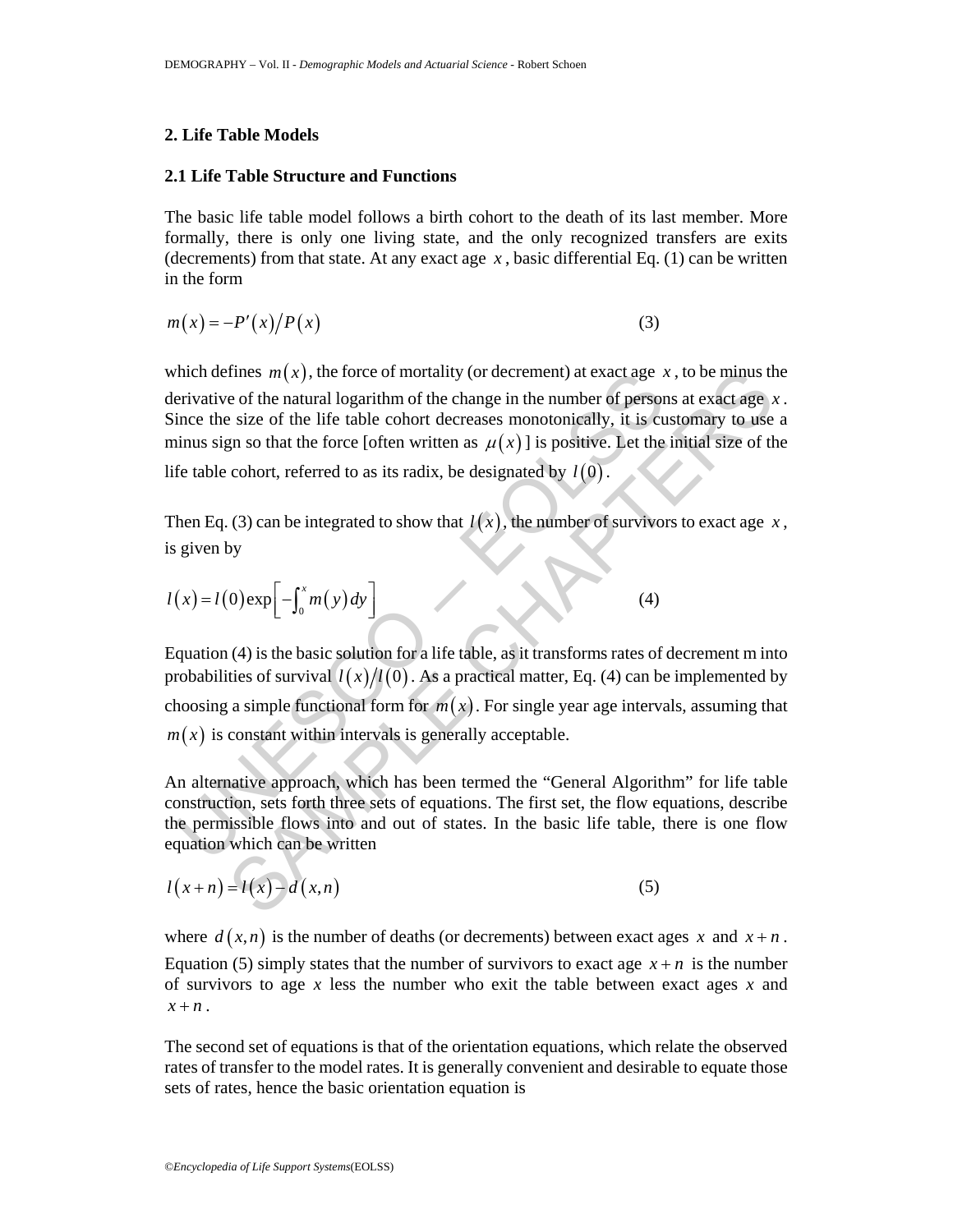$$
M(x,n) = m(x,n) \tag{6}
$$

where  $M(x, n)$  and  $m(x, n)$  refer, respectively, to the observed and model rates of transfer prevailing between exact ages  $x$  and  $x + n$ .

The third set of equations is that of the person-year equations, which relate the number of survivors to each exact age to the number of person-years lived in an interval (where one person year is one year lived by one person). The exact relationship is

$$
L(x,n) = \int_0^n l(x+u) du \tag{7}
$$

where  $L(x, n)$  is the number of person-years lived between exact ages x and  $x + n$ . The General Algorithm shifts the task of making a life table from integrating the force of decrement function in Eq. (3) and then integrating the survivorship (1) function in Eq. (7), to simply integrating the survivorship function. The General Algorithm also readily generalizes to specify more complex models (e.g. multistate models).

Constructing a life table from a set of data involves, implicitly or explicitly, making two choices. On is an assumption about how the observed rates relate to the life table rates; typically they are assumed to be the same. The second concerns the functional form of either the force of decrement or the survivorship curve. Many choices are possible. The simplest choice for the survivorship curve is a linear relationship, that is

$$
L(x,n) = \frac{1}{2}n \big[ l(x) + l(x+n) \big] \tag{8}
$$

there  $L(x, n)$  is the number of person-years lived between exact ages<br>
elencral Algorithm shifts the task of making a life table from integrace-<br>
ecrement function in Eq. (3) and then integrating the survivorship (I) fu<br>
i  $(x, n)$  is the number of person-years lived between exact ages x and  $x + n$ . The Algorithm shifts the task of making a life table from integrating the force at function in Eq. (3) and then integrating the survivorship (1) f which is generally adequate for single years of age and for 5 year age intervals when the force of decrement is rising within the interval. Many other choices are possible and often desirable, especially for intervals longer than one year or when the force of decrement is large. The details of life table construction are discussed in the works cited in the bibliography. While there is no "ideal" solution, a number of adequate methods are available.

Table 1 provides an example of a life table, based on the experience of California Females during the year 1970, and shows the principal life table functions. The table is "abridged", as age is shown for roughly every fifth year up to age 85. Age 1 is also shown as mortality in the first year of life is typically much higher than in the immediately following years. In the past, age 85 was the highest age commonly shown in life tables, though with improved survivorship and better data for the high ages, many tables now show survival to age 90. The next column is the survivorship column, which begins with the frequently used radix  $1(0)=100000$ . Of that number, 32 338 females survive to exact age 85. Next is the  $d(x, n)$  column, calculable from Eq. (5), which shows the age distribution of decrements. By definition,  $l(85)=d(85,\infty)$ .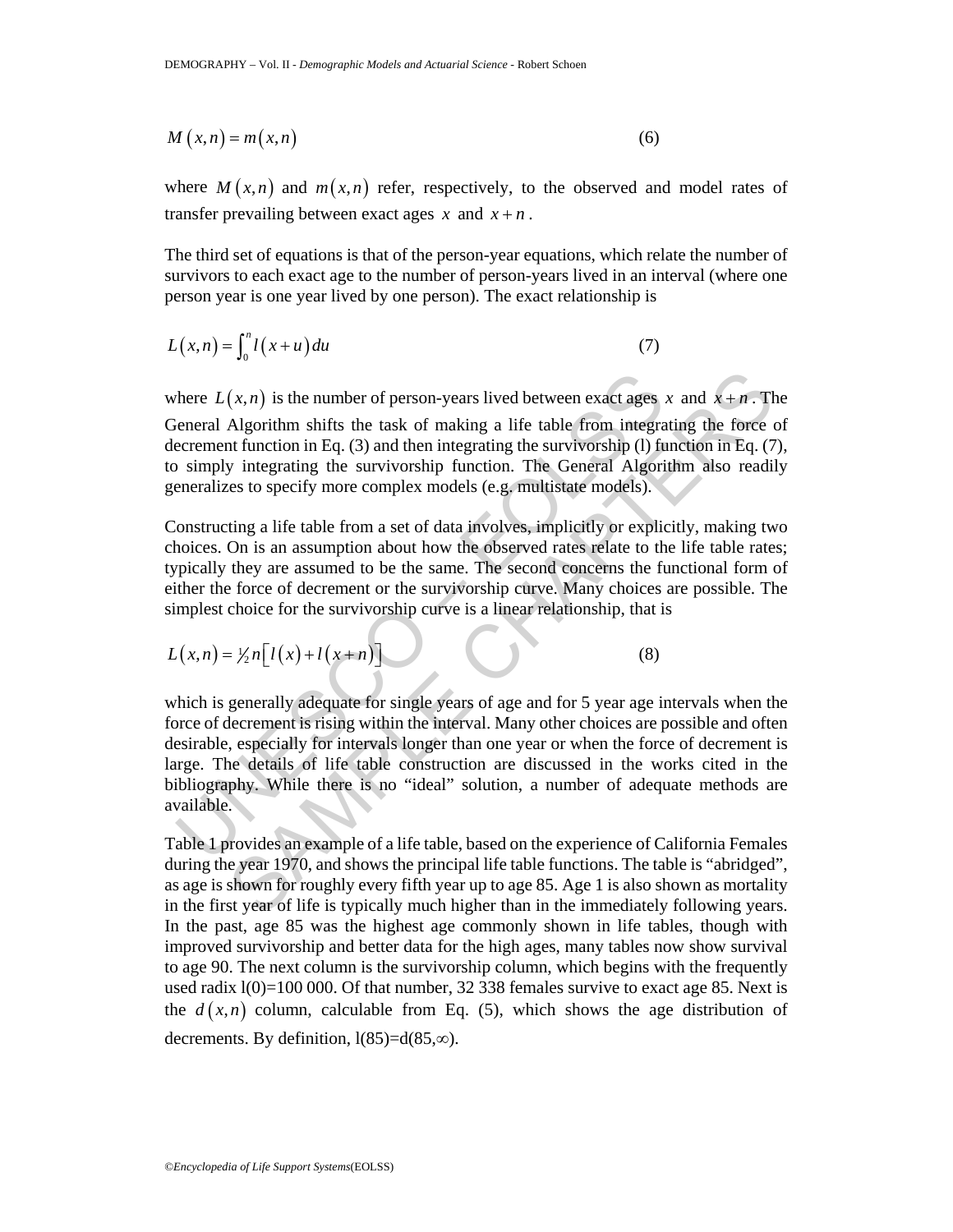| Age at<br><b>Start</b><br>of age<br>interval<br>(x) | Number alive Number of Probability<br>at start of<br>age interval<br>l(x) | deaths<br>during<br>d(x, n) | of dying<br>during<br>age interval age interval<br>q(x,n) | <b>Average</b><br>annual<br>mortality rate<br>during<br>age interval<br>m(x,n) | <b>Years lived in</b><br>interval by<br>those<br>dying in<br>interval<br>a(x,n) | <b>Number of</b><br>person-years<br>lived<br>during age<br>interval<br>L(x,n) | Number of<br>person-years<br>lived<br>after age $x$ ,<br>T(x) | <b>Expected</b><br>years of<br>life at start<br>of<br>age interval<br>e(x) |
|-----------------------------------------------------|---------------------------------------------------------------------------|-----------------------------|-----------------------------------------------------------|--------------------------------------------------------------------------------|---------------------------------------------------------------------------------|-------------------------------------------------------------------------------|---------------------------------------------------------------|----------------------------------------------------------------------------|
| $\mathbf{0}$                                        | 100000                                                                    | 1568                        | 0.015679                                                  | 0.015905                                                                       | 0.097                                                                           | 98584                                                                         | 7566021                                                       | 75.66                                                                      |
| $\mathbf{1}$                                        | 98432                                                                     | 271                         | 0.002755                                                  | 0.000690                                                                       | 1.498                                                                           | 393050                                                                        | 7467437                                                       | 75.86                                                                      |
| 5                                                   | 98161                                                                     | 135                         | 0.001378                                                  | 0.000276                                                                       | 2.489                                                                           | 490466                                                                        | 7074387                                                       | 72.07                                                                      |
| 10                                                  | 98026                                                                     | 143                         | 0.001462                                                  | 0.000293                                                                       | 2.818                                                                           | 489813                                                                        | 6583921                                                       | 67.17                                                                      |
| 15                                                  | 97882                                                                     | 342                         | 0.003496                                                  | 0.000700                                                                       | 2.655                                                                           | 488608                                                                        | 6094108                                                       | 62.26                                                                      |
| 20                                                  | 97540                                                                     | 395                         | 0.004051                                                  | 0.000812                                                                       | 2.549                                                                           | 486732                                                                        | 5605500                                                       | 57.47                                                                      |
| 25                                                  | 97145                                                                     | 437                         | 0.004495                                                  | 0.000901                                                                       | 2.606                                                                           | 484669                                                                        | 5118768                                                       | 52.69                                                                      |
| 30                                                  | 96706                                                                     | 566                         | 0.005850                                                  | 0.001173                                                                       | 2.638                                                                           | 482208                                                                        | 4634099                                                       | 47.92                                                                      |
| 35                                                  | 96143                                                                     | 825                         | 0.008578                                                  | 0.001723                                                                       | 2.670                                                                           | 478793                                                                        | 4151891                                                       | 43.18                                                                      |
| 40                                                  | 95318                                                                     | 1245                        | 0.013060                                                  | 0.002628                                                                       | 2.686                                                                           | 473709                                                                        | 3673098                                                       | 38.54                                                                      |
| 45                                                  | 94073                                                                     | 1937                        | 0.020594                                                  | 0.004159                                                                       | 2.663                                                                           | 465838                                                                        | 3199389                                                       | 34.01                                                                      |
| 50                                                  | 92136                                                                     | 2760                        | 0.029961                                                  | 0.006078                                                                       | 2.652                                                                           | 454195                                                                        | 2733551                                                       | 29.67                                                                      |
| $\overline{55}$                                     | 89375                                                                     | 3945                        | 0.044137                                                  | 0.009016                                                                       | 2.629                                                                           | 437520                                                                        | 2279356                                                       | 25.50                                                                      |
| 60                                                  | 85430                                                                     | 5187                        | 0.060717                                                  | 0.012503                                                                       | 2.631                                                                           | 414864                                                                        | 1841836                                                       | 21.56                                                                      |
| 65                                                  | 80243                                                                     | 7207                        | 0.089816                                                  | 0.018760                                                                       | 2.635                                                                           | 384173                                                                        | 1426972                                                       | 17.78                                                                      |
| 70                                                  | 73036                                                                     | 9862                        | 0.135030                                                  | 0.028841                                                                       | 2.644                                                                           | 341941                                                                        | 1042799                                                       | 14.28                                                                      |
| 75                                                  | 63174                                                                     | 13998                       | 0.221578                                                  | 0.049580                                                                       | 2.604                                                                           | 282329                                                                        | 700858                                                        | 11.09                                                                      |
| 80                                                  | 49176                                                                     | 16838                       | 0.342400                                                  | 0.082311                                                                       | 2.546                                                                           | 204565                                                                        | 418529                                                        | 8.51                                                                       |
| 85                                                  | 32338                                                                     | 32338                       | 1.000000                                                  | 0.151139                                                                       | 6.616                                                                           | 213964                                                                        | 213964                                                        | 6.62                                                                       |

Source: Adapted from R. Schoen and M. Collins (1973) Mortality By Cause: Life Tables for California 1950-1970, Sacramento: State of California, Department of Public Health, p25.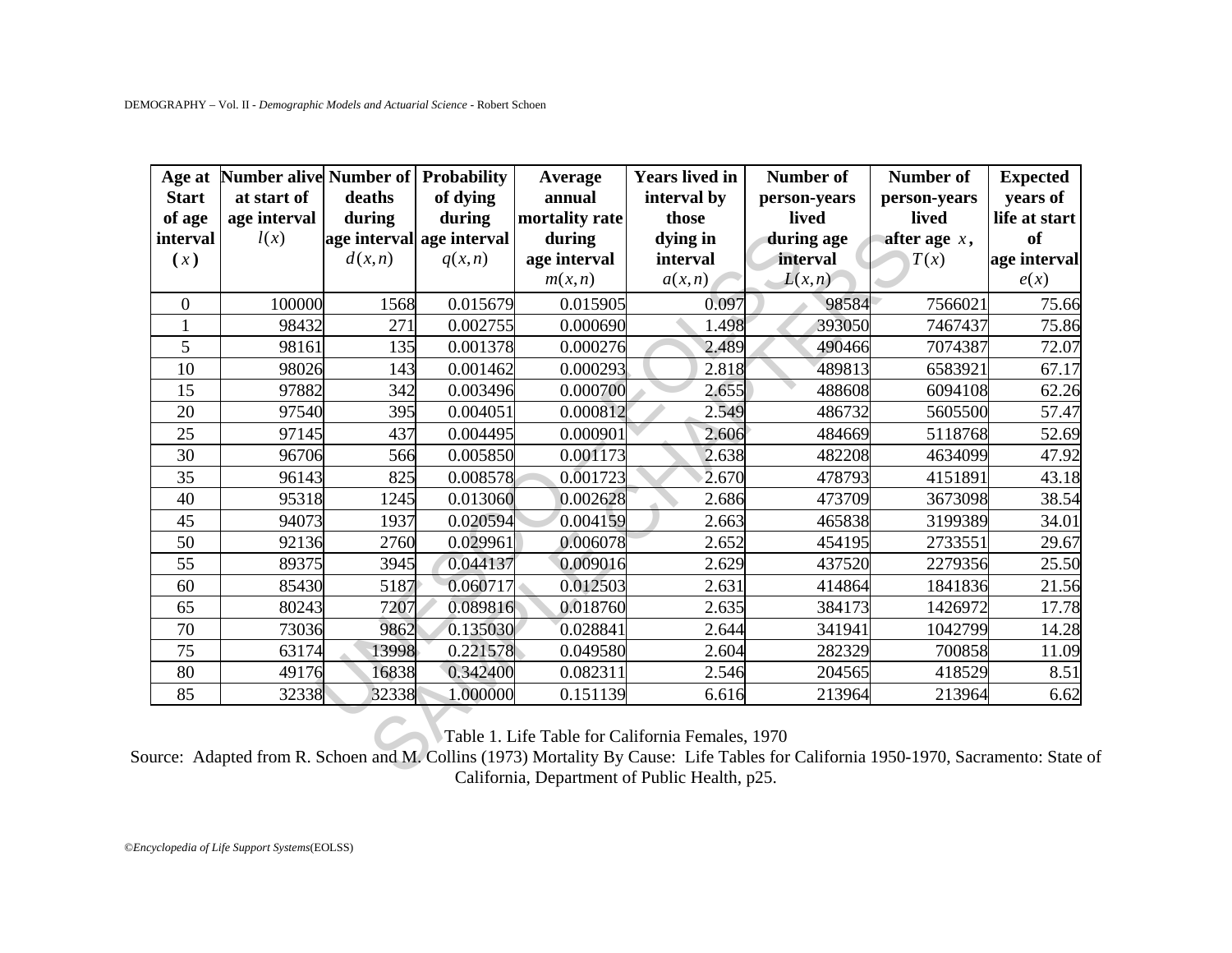The probability of dying between exact ages x and  $x + n$ , denoted  $q(x, n)$ , is shown in the fourth column, and is found from the relationship

$$
q(x,n) = d(x,n)/l(x) \tag{9}
$$

The fifth column shows the life table decrement rates,  $m(x,n)$ . In terms of life table functions, they satisfy the relationship

$$
m(x,n) = d(x,n)/L(x,n)
$$
\n(10)

The sixth column is often not presented, but can be quite useful. It shows Chiang's  $a(x, n)$ , the average number of years lived between exact ages x and  $x + n$  by those decrementing (or dying) during the interval. Mathematically, it must satisfy the equation

$$
L(x,n) = nl(x+n) + a(x,n)d(x,n)
$$
 (11)

as the total number of person-years lived in an interval is the sum of the years lived by those who survive the interval and those who do not.

the sixth column is often not presented, but can be quite useful. It  $(x, n)$ , the average number of years lived between exact ages x an ecrementing (or dying) during the interval. Mathematically, it must sat  $(x, n) = nI(x + n) + a$ h column is often not presented, but can be quite useful. It shows Chiang<br>the average number of years lived between exact ages x and  $x + n$  by thos<br>ting (or dying) during the interval. Mathematically, it must satisfy the e The seventh column shows the number of person-years lived in every age interval. The last entry,  $L(85, \infty) = 213964$ , gives the total number of person-years lived above age 85. The eighth column,  $T(x)$ , shows the number of person-years lived at and above each exact age *x*, and is the sum of the  $L(x, n)$  column from age *x* through the highest age group in the table. The last column,  $e(x)$ , shows the expectation of life at age *x*, or the average number of years a person exact age *x* is expected to live. In terms of life table symbols

$$
e(x) = T(x)/l(x) = \sum L_i/l(x)
$$
\n(12)

where  $\sum L_i$  indicates the sum of the person-years lived at and above exact age *x*. For the highest age interval,  $e(85) = a(85, \infty)$ . The most commonly used life table summary measure is  $e(0)$ , the expectation of life at birth, here 75.66 years.

To this point, the life table has been viewed as following the experience of a birth cohort, and showing the implications of a set of decrement rates on survivorship. A second perspective needs to be recognized, a period perspective that gives rise to a stationary population. Assume that age  $\omega$  is the highest age attained in the life table (i.e., no one survives to attain exact age  $\omega + 1$ ). Now assume that the rates of decrement remain constant over time, and that for at least  $\omega + 1$  consecutive years there are annual birth cohorts of  $l(0)$  persons. The result is a stationary population, that is a population of constant size (specifically of  $T(0)$  persons) and of unchanging age composition. The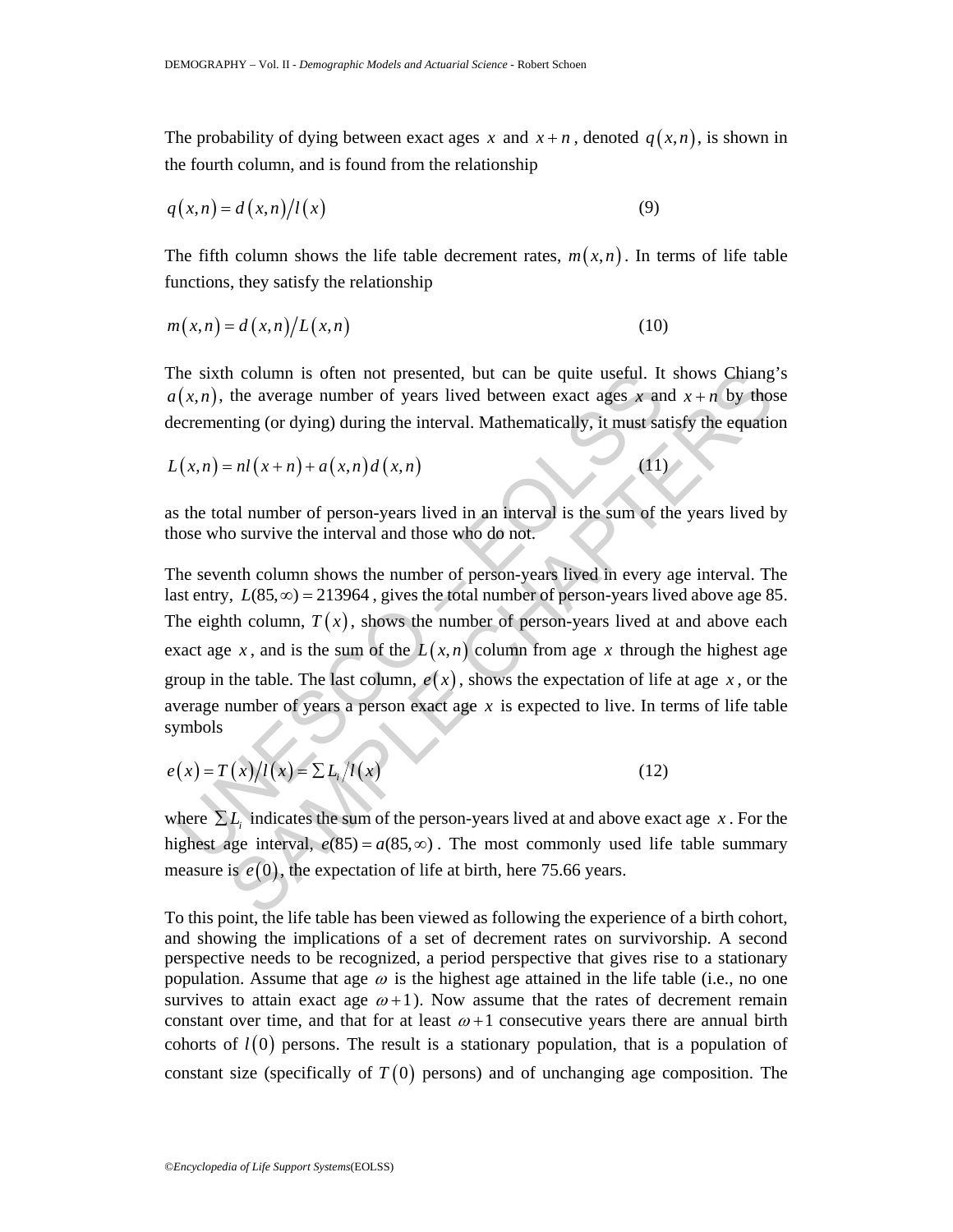number of persons between the ages of x and  $x + n$ , at any time, is given by  $L(x,n)$ . The experience of the stationary population in one year captures that of the life table cohort over its entire lifespan. Each year in the stationary population  $l(x)$  persons attain exact age *x*, there are  $d(x, n)$  deaths between the ages of *x* and  $x + n$  with a total of  $l(0)$  deaths, and there are  $L(x,n)$  person years lived between the ages of x and  $x+n$ giving a total of  $T(0)$  person-years lived.

Life tables have been widely used to reflect mortality patterns, and are now routinely produced by most national statistical organizations. The basic model can easily be generalized to recognize more than one cause of decrement. Cause-of-death life tables, nuptiality-mortality life tables, and numerous other types of multiple decrement models have been constructed, and describe the implications of competing risks. Cause eliminated life tables (also known as associated single decrement life tables) have also been calculated. They can address the hypothetical question of how survivorship would change if one (or more) observed causes disappeared while the forces of decrement from the remaining causes remained unchanged.

uptiality-mortality life tables, and numerous other types of multiple d<br>ave been constructed, and describe the implications of competi<br>iminated life tables (also known as associated single decrement life<br>een calculated. Th From the mass of the implications of eompetic and the most<br>mortality life tables, and numerous other types of multiple decrement mode<br>en constructed, and describe the implications of competing risks. Cause<br>ald life tables Various means have been used to deal with problems related to population heterogeneity. Separate life tables are routinely prepared for males and females, and frequently recognize other characteristics such as geographical area or race/ethnicity. That approach, however, can quickly exhaust the data available for even a large population. Proportional hazard (or Cox) models have been used to incorporate more covariates, though usually with the assumption that risks differ by a constant factor over age. More sophisticated efforts have sought to explicitly model individual "frailty" (or susceptibility to death). They have been hampered by the complexity of the problem and the very limited empirical evidence available on the distribution of frailty, both between persons and over the life course.

TO ACCESS ALL THE **26 PAGES** OF THIS CHAPTER, Visit: http://www.eolss.net/Eolss-sampleAllChapter.aspx

#### **Bibliography**

- - -

Bongaarts, J. and R.A. Bulatao (Eds.) (2000). *Beyond Six Billion: Forecasting the World's Population*. Washington DC: National Academy Press. [The volume discusses and examines recent world population projections.]

Caswell, H. (2001). *Matrix Population Models*, (2d ed). Sunderland MA: Sinauer. [This book provides an excellent overview of population models and their mathematical bases with an emphasis on biological applications]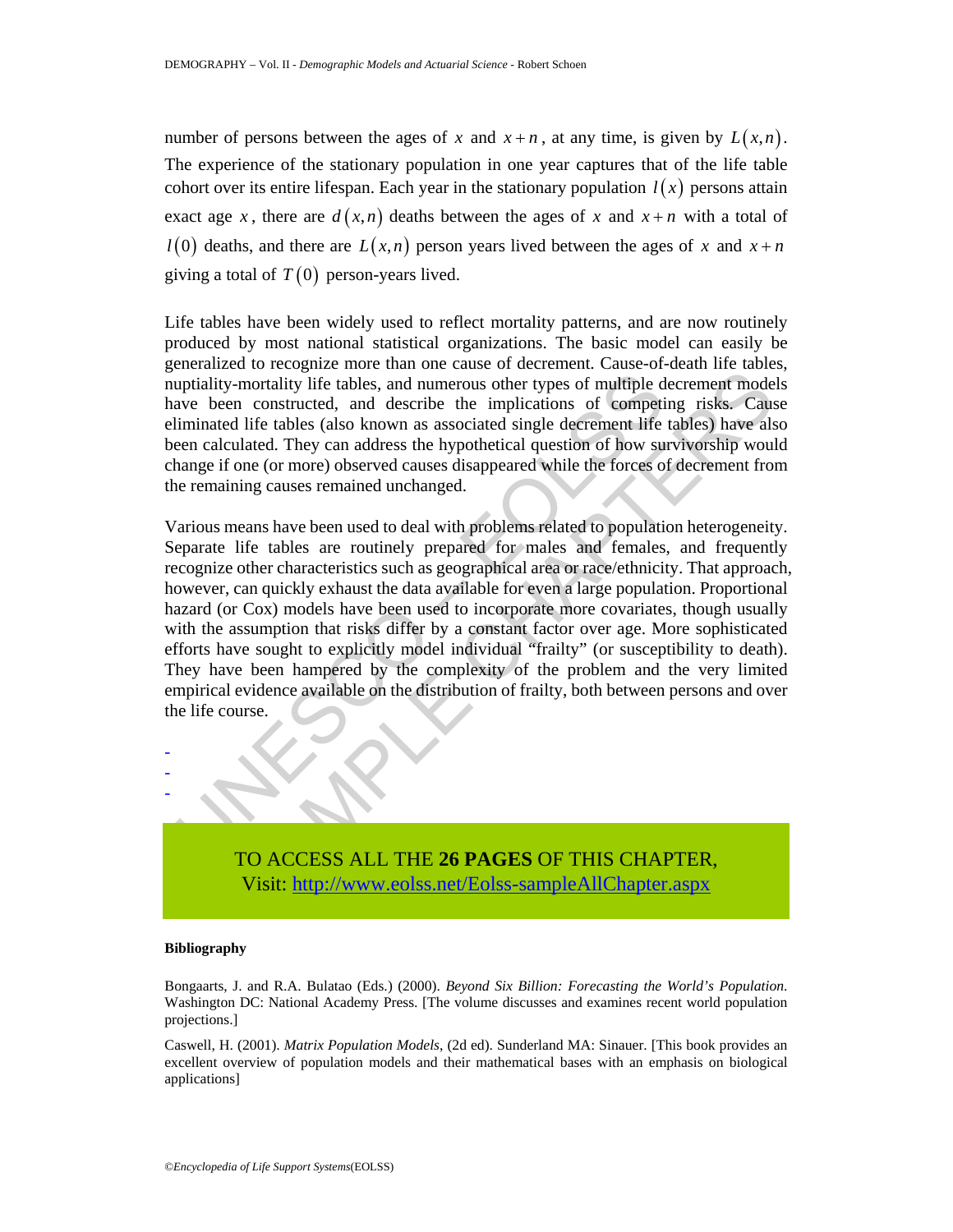Coale, A.J. (1972). *The Growth and Structure of Human Populations: A Mathematical Investigation*, Princeton: Princeton University Press. [This monograph is a classic, but still an important treatment of populations with changing rates]

Coale, A.J. and P.Demeny. (1983). *Regional Model Life Tables and Stable Populations* (2d Ed). New York: Academic Press. [The extremely useful reference volume containing model life tables, their method of construction, and associated stable populations that bracket most of human demographic experience.]

Halli, S.S. and K.V. Rao. (1992). *Advanced Techniques of Population Analysis*, New York: Plenum. [A rather comprehensive look at demographic models, through multistate models, from a fairly statistical perspective.]

Jordan, C.W. Jr. (1975). *Life Contingencies*, Chicago: Society of Actuaries. [The indispensable book on actuarial mathematics]

Keyfitz, N. (1977). *Introduction to the Mathematics of Population* (with revisions), Reading MA: Addison-Wesley. [A comprehensive book on basic population mathematics]

Keyfitz, N. and H. Caswell. (2005) *Applied Mathematical Demography* (3d ed). New York: Springer. [Interesting analyses on a range of demographic topics and how they apply to actual populations.]

Keyfitz, N. and W. Flieger. (1990). *World Population Growth and Aging: Demographic Trends in the Late Twentieth Century*, Chicago: Univ. of Chicago. [A detailed exposition of discrete population models with applications that provide data on many contemporary populations.]

Land, K.C. and A. Rogers (Eds). (1982). *Multidimensional Mathematical Demography*, New York: Academic Press. [A collection of basic papers on multistate modeling]

Pollard, J.H. (1973). *Mathematical Models for the Growth of Human Populations*, Cambridge: Cambridge University Press. [A concise treatment of stable populations and related topics]

Preston, S.H., P. Heuveline, and M. Guillot. (2001). *Demography: Measuring and Modeling Population Processes*, Oxford: Blackwell Publishers. [An excellent, current demographic methods text with an introduction to fixed rate demographic models and the basic patterns of demographic behavior]

eyniz, N. (1971). *Introduction to the Mathematics of Population* (with revision-Wesley. [A comprehensive book on basic population mathematics]<br>eyfiz, N. and H. Caswell. (2005) *Applied Mathematical Demography* (3d ed). Nu Preston, S.H., N. Keyfitz, and R. Schoen. (1972). *Causes of Death: Life Tables for National Populations*. New York: Seminar Press. [A valuable resource that includes 180 populations over the years 1861-1964, providing data on 12 causes of death]

Schoen, R. (1988). *Modeling Multigroup Populations*, New York: Plenum. [A comprehensive treatment of fixed rate population models, with details on multistate life table construction and an emphasis on two-sex models]

Schoen, R. (2006). *Dynamic Population Models*. New York: Springer. [An in depth examination of population models with changing rates. Topics include population momentum, population change at the margin, dynamic mortality models, fertility timing, and dynamic multi-age and multistate models.]

*A*. (1977). *Introduction to the Mathematics of Population (with revisions), Reading MA*. (1977). *Introduction to the Mathematica of Population mathematics*).<br> *A*. and H. Caswell. (2005) *Applied Mathematical Demograph* United Nations, Dept of International Economic and Social Affairs. (1983). *Manual X: Indirect Techniques for Demographic Estimation* by K. Hill, H. Zlotnik, and J. Trussell. Population Studies, No. 81. New York: United Nations. [The authoritative compendium of techniques for estimating demographic measures from incomplete data.]

#### **Biographical Sketch**

**Robert Schoen** is currently Hoffman Professor of Family Sociology and Demography at Pennsylvania State University, University Park. He received a PhD degree in Demography from the University of California, Berkeley in 1972 and became an Associate of the Society of Actuaries in 1968. Before coming to Penn State, he was a Research Specialist at the California Department of Public Health, an Actuary for the U.S. Railroad Retirement Board, Assistant Professor to Professor at the University of Illinois at Urbana-Champaign, and a Professor at Johns Hopkins University.

Professor Schoen is the author of two books on mathematical demography and the author/co-author of some 100 articles in professional journals. His methodological work has included analyses of multistate life tables,